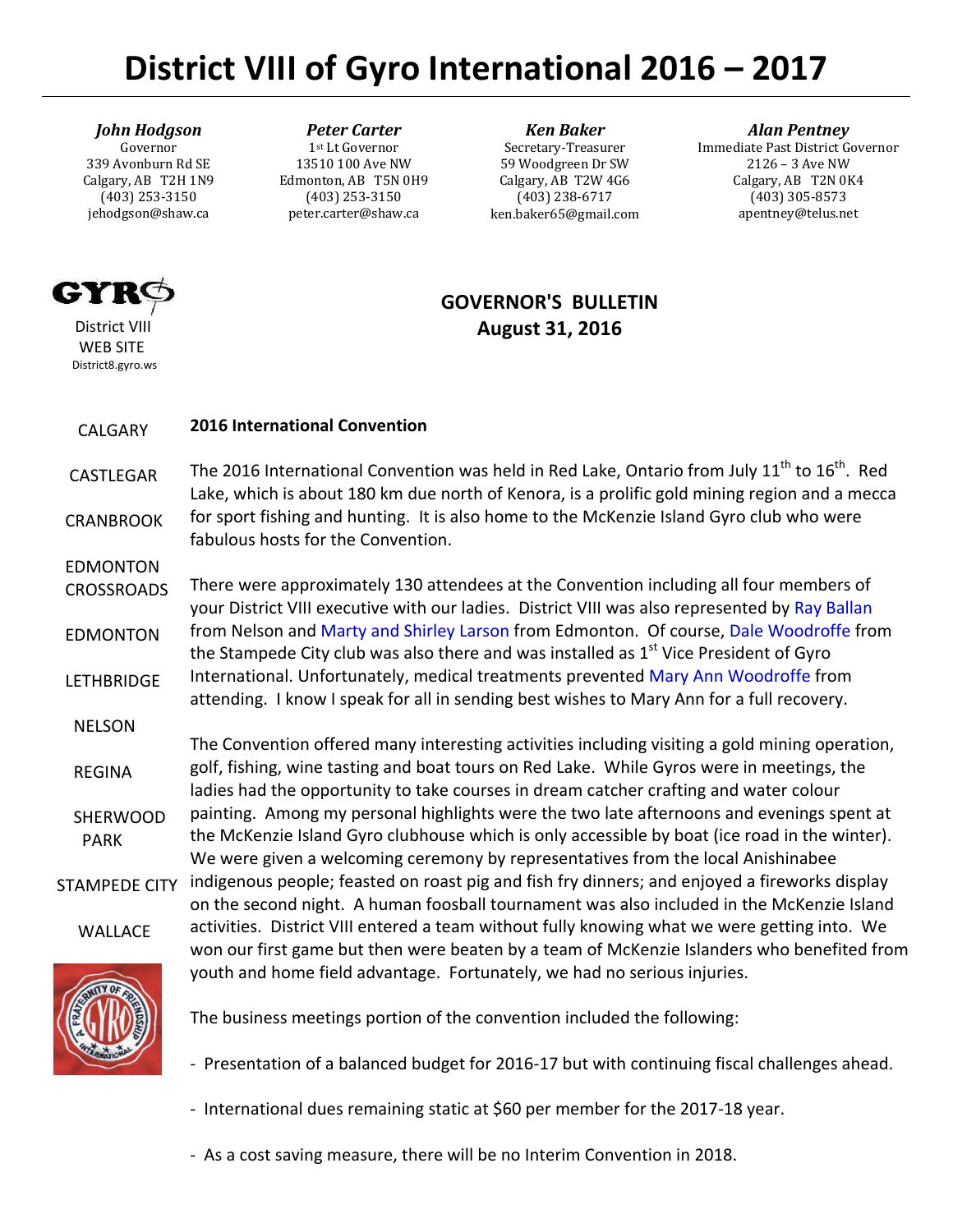- Future International Annual conventions are to be hosted by Districts on a rotational basis. District II will host the 2018 Convention at the Abbey Resort in Lake Geneva, Wisconsin. Dates will likely be in late June/early July.
- PIP Larry Duba has taken on the new position of Membership Director and has established a committee with representation from all Districts. Thank you to Alan Pentney for agreeing to represent District VIII. You should have seen an email from Larry summarizing membership recruitment and retention discussions which took place at the Convention. Please contact Larry or Alan with any questions or suggestions.
- The Executive Council for 2016-17 includes Dana Davidson (District III, Toronto club) as President and our own Dale Woodroffe (Stampede City club) as 1<sup>st</sup> Vice President.

Visit the International website and click on "Home" if you wish to view the meeting minutes, the current budget and recent financial statements.

Congratulations to the following District VIII Gyros who garnered the following awards:

- Best bulletin for medium sized clubs Sherwood Park, Scott Brisbin, editor.
- Best District Governor bulletin Alan Pentney
- Merit Award Jim Malott, Sherwood Park.

And, as a final item of interest from the Convention, Alan Pentney and Dale Woodroffe were the winner and runner-up respectively in the photo scavenger hunt contest. Alan nosed out Dale by lending his camera to a float plane pilot who captured required photos of an aerial view of Red Lake and a moose.



Clockwise from the lower left  $-1$ . McKenzie Island Gyro clubhouse; 2. Clubhouse front lawn and boat dock; 3. Gold mine tour; 4. Human Foosball.